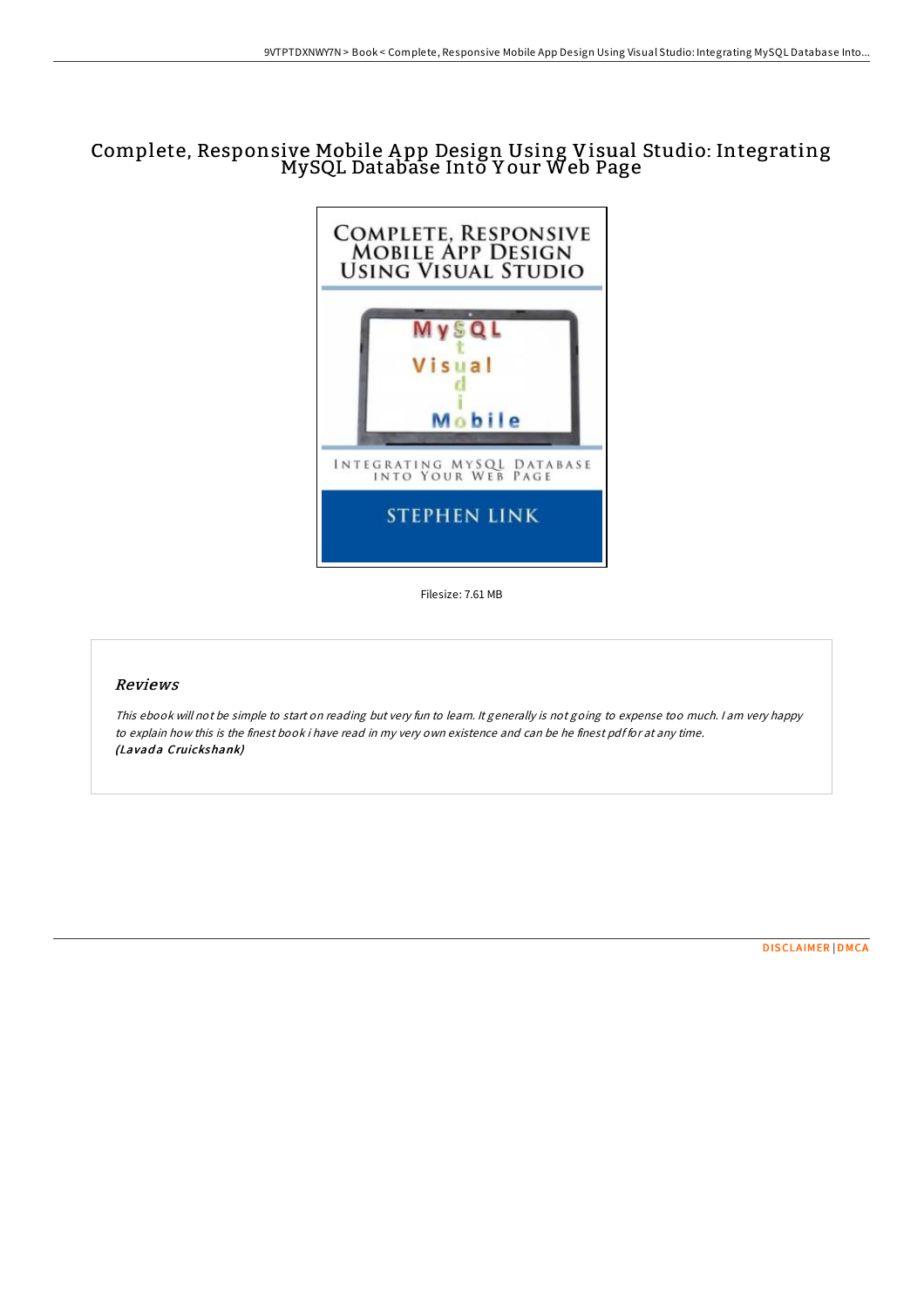## COMPLETE, RESPONSIVE MOBILE APP DESIGN USING VISUAL STUDIO: INTEGRATING MYSQL DATABASE INTO YOUR WEB PAGE



To get Complete, Responsive Mobile App Design Using Visual Studio: Integrating MySQL Database Into Your Web Page PDF, please follow the hyperlink below and save the ebook or have access to additional information that are have conjunction with COMPLETE, RESPONSIVE MOBILE APP DESIGN USING VISUAL STUDIO: INTEGRATING MYSQL DATABASE INTO YOUR WEB PAGE ebook.

Createspace, United States, 2015. Paperback. Book Condition: New. 254 x 203 mm. Language: English . Brand New Book \*\*\*\*\* Print on Demand \*\*\*\*\*.After finishing these pages you will have a complete database app designed using the visual development tool integrated into Visual Studio. The version utilized for designing this app was Visual Studio 2010 Professional. You may choose to use an Express version of Visual Studio which is available for free download from Microsoft. The target browser could be any current version of Internet Explorer, Firefox, Chrome, and even Safari. We will skip over the general process of creating a project in Visual Studio because that process should be considered generic across versions. The language used is C#. Using the Javascript/CSS approach detailed in this EBook, you can create as many layout variations (mobile, tablet, desktop) as your imagination can provide. This would include resizing of screen elements, fonts, buttons, and any other modifications which can provide a more user-friendly experience in your app. The resulting app will have the purpose of tracking mileage along the Appalachian Trail starting in GA and ending in ME. The app will include registration and login screens so that the users can manage their own profiles. The database side of the house consists of three main tables - users, individual mileage tracking and locations along the AT. Many of these locations include an accompanying picture. The mileage, pictures and longitude/latitude/altitude were downloaded from the web and combined into a single sheet. In order to enable web access to the database you will need a web host which provides MySQL databases. Detailed coverage of MySQL, MSSQL, and the general SQL command structure is beyond the scope of this EBook. In addition to the play by play in the code explanations, we will have a brief...

B Read Complete, Responsive Mobile App Design Using Visual Studio: Integrating MySQL [Database](http://almighty24.tech/complete-responsive-mobile-app-design-using-visu.html) Into Your Web Page Online

**Download PDF Complete, Responsive Mobile App Design Using Visual Studio: Integrating MySQL [Database](http://almighty24.tech/complete-responsive-mobile-app-design-using-visu.html) Into** Your Web Page